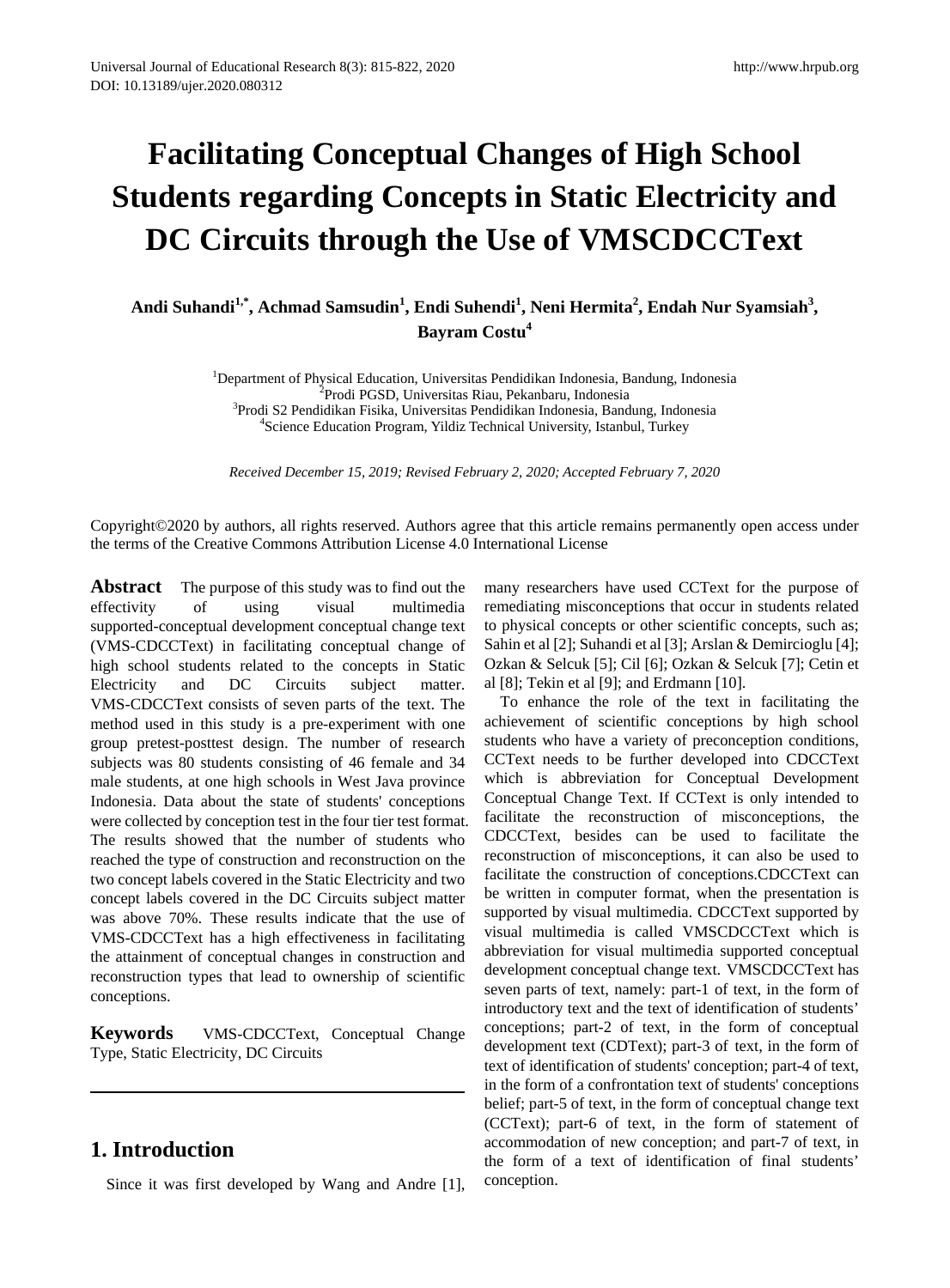| Concept<br>Label $(CL)$ | Concept                                               | Misconception                                                                                                                                                                 |  |
|-------------------------|-------------------------------------------------------|-------------------------------------------------------------------------------------------------------------------------------------------------------------------------------|--|
| $CL-1$                  | Amount of electric charge on<br>an objects            | Larger objects will inevitably have a larger electric charge                                                                                                                  |  |
| $CL-2$                  | Interaction of Neutral Object                         | Neutral objects cannot interact (attraction or repulsion) with electrically charged objects                                                                                   |  |
| $CL-3$                  | The function of the battery in<br>an electric circuit | The function of the battery in an electric circuit is as a source of electrons                                                                                                |  |
| $CL-4$                  | Parallel electrical circuit                           | When there is a change in electric current that passes through a branch of a parallel<br>circuit, then the electric current in the other parallel circuit branch also changes |  |

Table 1. Misconceptions found on four concept labels of Static Electricity and DC Circuits

VMSCDCCText is very suitable to abstract physics concepts that contain microscopic phenomena. Visual multimedia used to support CDCCText include: images, video of phenomena, virtual simulations and dynamic analogy. Animations and simulations are used in order to increase interaction during computer assisted instruction practices [11, 12]. Animations and simulations boost understanding subjects and especially ease teaching abstract concepts in subjects [13-16].

The physics subject matter that often causes misconceptions in high school students is Static Electricity and DC Circuits. The results of investigating the state of students' conceptions related to Static Electricity and DC Circuits subject matter were found in at least eight misconceptions on eight concept label, as shown in Table 1.

The results of interviews with several high school students showed that the source of the appearance of misconceptions on the four concept labels is the textbook and the learning process used by teachers who do not provide explanation to the microscopic level when explaining the four concept labels.

This research was conducted with the aim to find out the effectiveness of using MVSCDCCText in facilitating conceptual changes in high school students related to the concepts covered in Static Electricity and DC Circuits subject matter.

## **2. Methods**

The method used in this study is a pre-experiment with one group pretest-post-test design. The number of research subjects was 80 students consisting of 46 female and 34 male students, in one of the high schools in West Java province Indonesia. These subjects was divided into two groups, 40 students took part in VMSCDCCText activities related to Static Electricity and 40 other students took part in VMSCDCCText activities related to DC Circuits subject matter. The instrument used to collect data in this study is conception tests in the Four Tier Test format about static electricity or abbreviated as SEFTTest and about DC Circuits or abbreviated as DCCFTTest. The categorization of conception states of high school students based on conception test results data was carried out using guidelines formulated by Gurel et al [17]. Information about the state of students' conceptions before and after the CDCCText activity is used to determine the type of conceptual change that students achieve. Types of conceptual change consist of: 1) scientific conception from begining (SCFB), 2) static (ST), 3) disorientation (DO), 4) reconstruction (RC) and 5) construction (CT). Determination of the type of conceptual change based on the student's conception state at the time before and after the CDCCText activity follows the guidelines as shown in Table 2.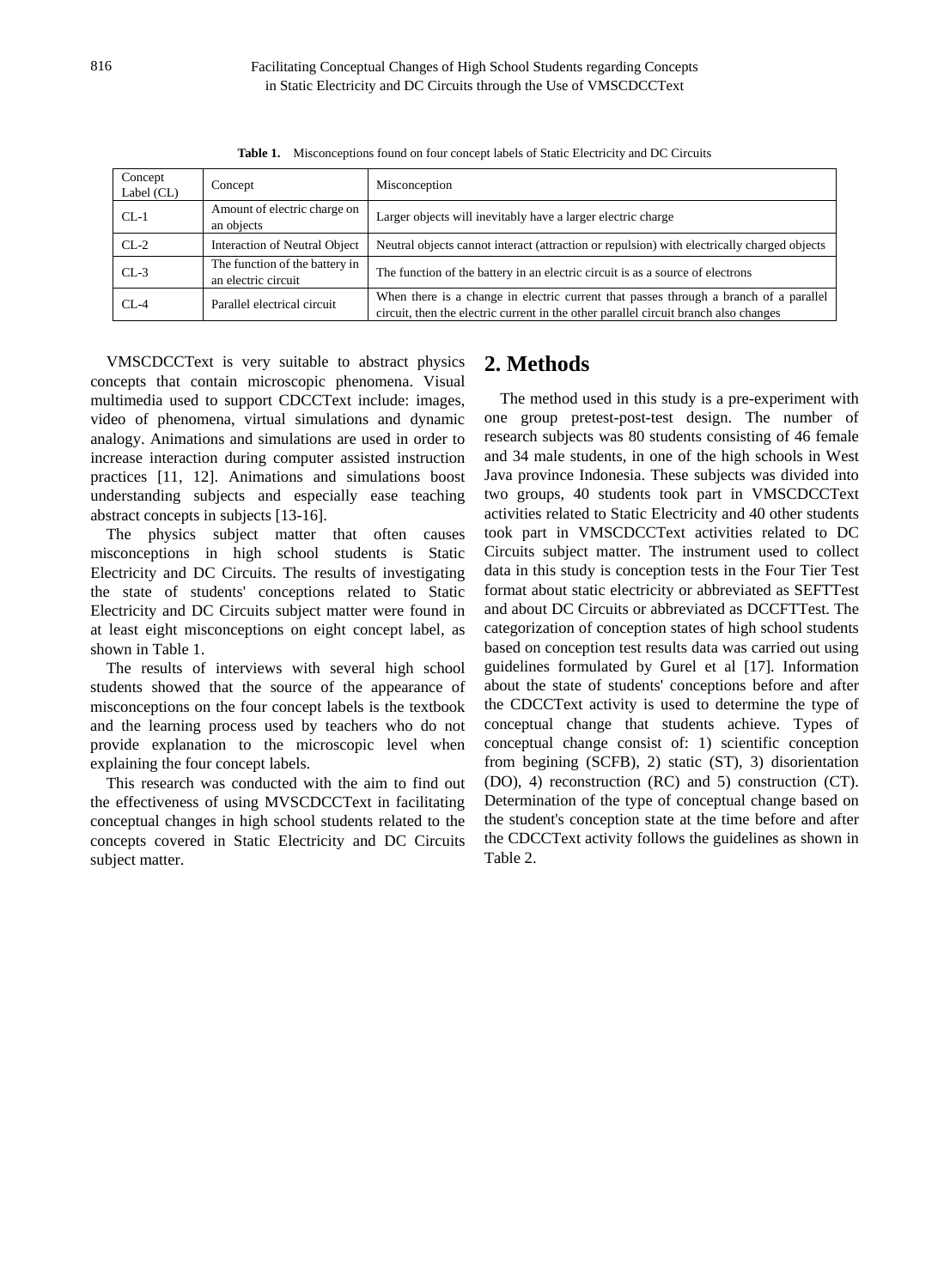| The state of students' conception before<br><b>CDCCText</b> | The state of students' conception after<br><b>CDCCText</b> | Type of conceptual change              |
|-------------------------------------------------------------|------------------------------------------------------------|----------------------------------------|
| Scientific conception                                       | Scientific conception                                      | Scientific conception from<br>begining |
| Misconception                                               | Misconception                                              | <b>Static</b>                          |
| No conception                                               | No conception                                              | <b>Static</b>                          |
| Misconception                                               | Scientific conception                                      | Reconstruction                         |
| No conception                                               | Scientific conception                                      | Construction                           |
| Scientific conception                                       | Misconception                                              | Disorientation                         |

Table 2. Guidelines for determining the type of conception change



Figure 1. Percentage of students in each preconception state for the four concept labels

### **3. Finding and Discussion**

By using conception tests related to concepts in Static Electricity and DC Circuits subject matter using SEFTTest and DCCFTTest, it can be identified the state of conception of students for each concept label both before and after the VMS-CDCCText activity. Figure 1 shows the percentage of male and female students in each conception state related to the four concept labels examined before the MVSCDCCText activity. In that figure, it appears that there is the same preconception pattern for each concept studied, i.e, a small proportion of students already have a scientific conception, most of students have a misconception and some of students do not have a preconception. The number of male and female students in each state of conception appears to be comparable, so there is no gender that dominates both the state of scientific conception, the state of misconception and the state of not having conception. This shows that male and female students have the same possibility to have a scientific conception and have the same possibility to have a misconception in physics.

Figure 2 shows the percentage of male and female students in each conception state related to the four concept labels measured after the MVS-CDCCText activity. In the figure, it can be seen that there is a change in the number of students in each conception state for the four concept labels studied. The number of students who have scientific conceptions increased significantly after participating in VMS-CDCCText activities, while the number of students who had misconceptions and did not have conceptions decreased dramatically. This change in conception towards scientific conception can be achieved both by male students and by female students. This shows that the treatment in the form of VMS-CDCCtext can facilitate male and female students to achieve scientific conceptions through the process of conception construction and conception reconstruction. The conceptual change achieved by students occurs for all concept labels on the Static Electricity and DC Circuits subject matter studied. This shows that the developed VMS-CDCCText can be used equally well for each label of the physics concepts studied.

Based on the initial conception state that students have before the VMS-CDCCText activity, the conception state that students have during the VMS-CDCCText process and the conception state that students have after participating in the VMS-CDCCText activity, it can be depicted the pattern of conceptual changes that occur from the initial conception state to the state final conception. The pattern of students' preconception changes to the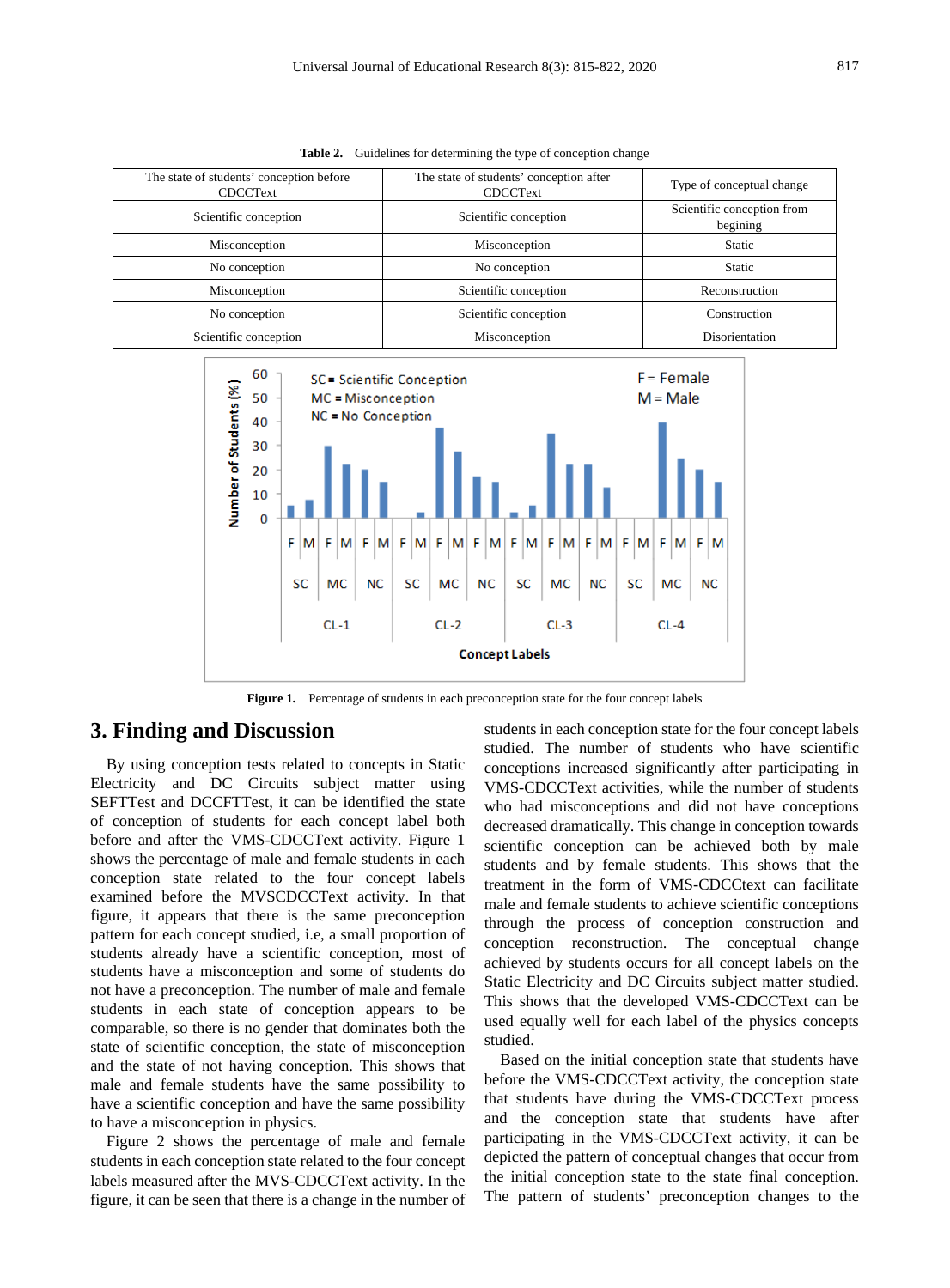

students' final conceptions for the four concept labels studied is described in the next section.

Figure 2. Percentage of students in each final conception state for the four concept labels

#### **3.1. Finding of the Pattern of Changes in the Conception of High School Students in CL-1**

Figure 3 shows the pattern of conceptual changes achieved by students for concept label 1, namely amount of electric charge on an object after participating in the VMS-CDCC Textactivity



**Figure 3.** The pattern of changes in students' conceptions on the concept of amount of electric charge on an object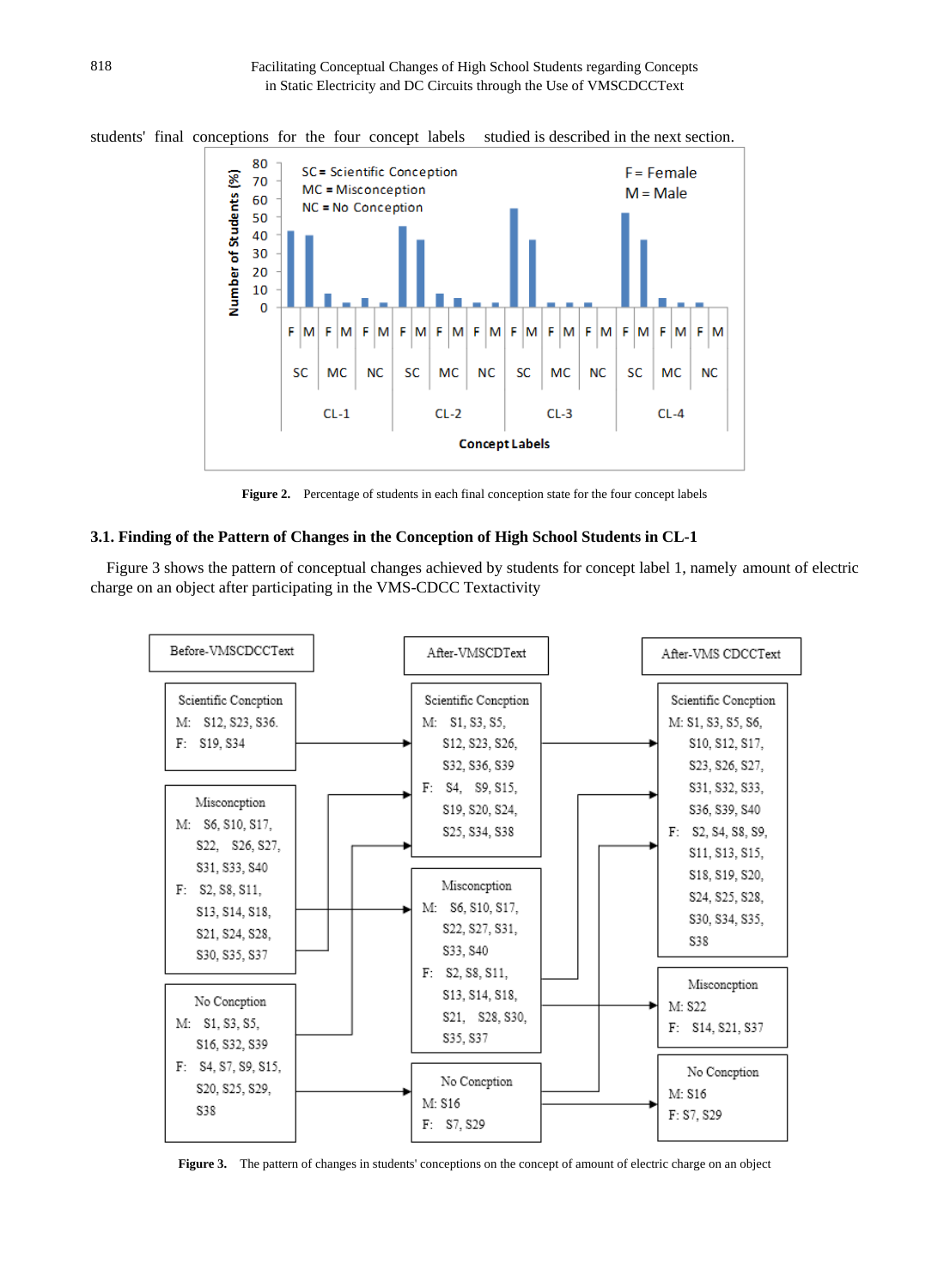In Figure 3 it appears that the pattern of change that occurs is firstly a conception construction process occurs for students who do not have an initial conception to have a scientific conception which is facilitated by the conceptual development text (CDText) section, then followed by the conception reconstruction process for students who have misconceptions that are facilitated by the conceptual change text (CCText) section. After CDText, the number of students who experienced conception construction related to the concept of amount of electric charge on an object were83% of male and 75% of female and students who experience conception reconstruction were 11% of male and 8% of female. Whereas after reading the CCText section the number of students who experience conception reconstruction increased 87.5% of male and 73% of male and students who experience conception construction increased 0% of male dan 0% of female. In Figure 3 it also appears that the use of VMS-CDCCText can retain students who already have scientific conceptions from the beginning, can even further strengthen their scientific conceptions of the concept of amount of electric charge on an object.

#### **3.2. Finding of the Pattern of Changes in the Conception of High School Students in CL-2**

Figure 4 shows the pattern of conceptual changes achieved by students for concept labels 2, namely the

concept of interaction of neutral objects with electrically charged objects after following the VMS-CDCCText activity.

In Figure 4 it also appears that the pattern of change that occurs is that the conception construction process first occurs for students who do not have the initial conception to have a scientific conception which is facilitated by the conceptual development text (CDText) section, then followed by the conception reconstruction process for students which has a misconception facilitated by the conceptual change text (CCText) section. After CDText, the number of students who experience conception construction related to the concept of interaction of neutral objects with electrically charged objects were 83% of male and 71% of female and students who experience conception reconstruction were 18% of male and 13% of female. Whereas after reading the CCText section the number of students who experienced conception reconstruction increased 78% of male and 77% of female and students who experienced conception construction increased 0% of male and 14% of female. In Figure 4 it also appears that the use of VMS-CDCCText can retain students who already have scientific conceptions from the beginning, can even further strengthen their scientific conceptions of the concept of interaction of neutral objects with electrically charged objects.



**Figure 4.** The pattern of changes in students' conceptions on the concept of interaction of neutral objects with electrically charged objects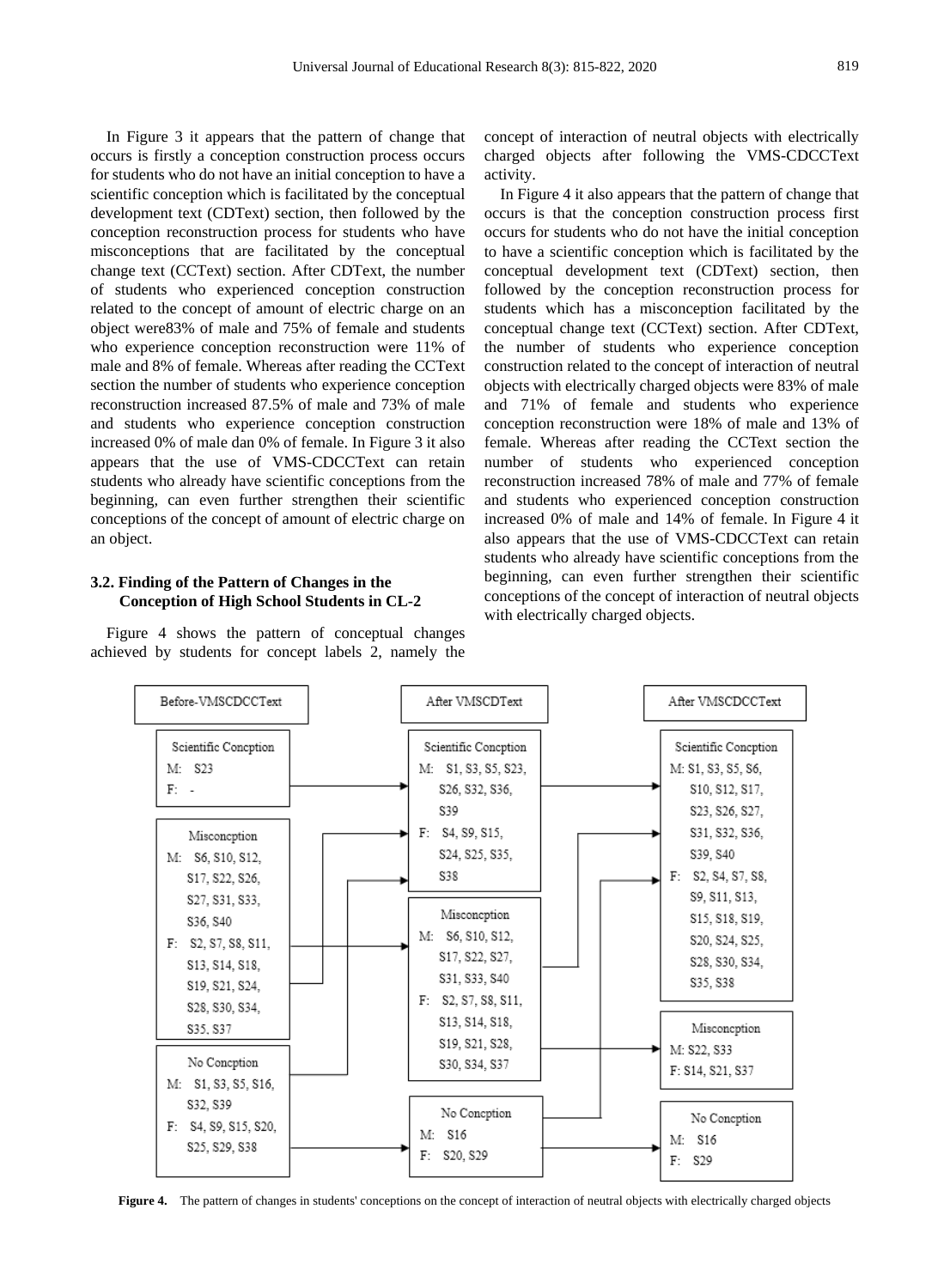

**Figure 5.** The pattern of changes in students' conceptions on the concept of The function of the battery in an electric circuit

#### **3.3. Finding of the Pattern of Changes in the Conception of High School Students in CL-3**

Figure 5 shows the pattern of conceptual change achieved by students for concept label 3, namely the concept of The function of the battery in an electric circuits, after following the VMS-CDCCText activity.

In Figure 5 it can be seen that there is a conceptual change pattern achieved by high school students in the concept of the interaction of neutral objects with electrically charged objects, almost the same as in the previous concept, which first occurs the construction process then followed by the conception reconstruction process. After CDText, the number of students who experience conception construction related to the concept of The function of the battery in an electric circuits were 100% of male and 78% of female and students who experience conception reconstruction were 6% of male and 0% of female. Whereas after reading the CCText section the number of students who experienced conception reconstruction increased 86% of male and 93% of female and students who experienced conception construction increased 0% of male and 6% of female. In Figure 5 it also appears that the use of VMS-CDCCText can retain students who already have scientific conceptions from the beginning, can even further

strengthen their scientific conceptions of the concept of The function of the battery in an electric circuits.

#### **3.4. Finding of the Pattern of Changes in the Conception of High School Students in CL-4**

Figure 6 shows the pattern of conceptual change achieved by students for concept label 4, namely the concept of parallel electrical circuits, after following the VMS-CDCCText activity. In Figure 6 it can be seen that there is a similar pattern as in the three previous concepts, namely the construction process first occurs and then followed by the conception reconstruction process. After CDText, the number of students who experienced conception construction related to the concept of parallel electrical circuits were 100% of male and 88% of female and students who underwent reconstruction were 6% of male and 0% of female. Whereas after reading the CCText section the number of students undergoing conception reconstruction increased 88% of male and 89% of female and students experiencing construction increased 0% of male and 0% of female. In Figure 6 it also appears that the use of VMS-CDCCText can retain students who already have scientific conceptions from the beginning, can even further strengthen their scientific conceptions of the concept of parallel electrical circuits.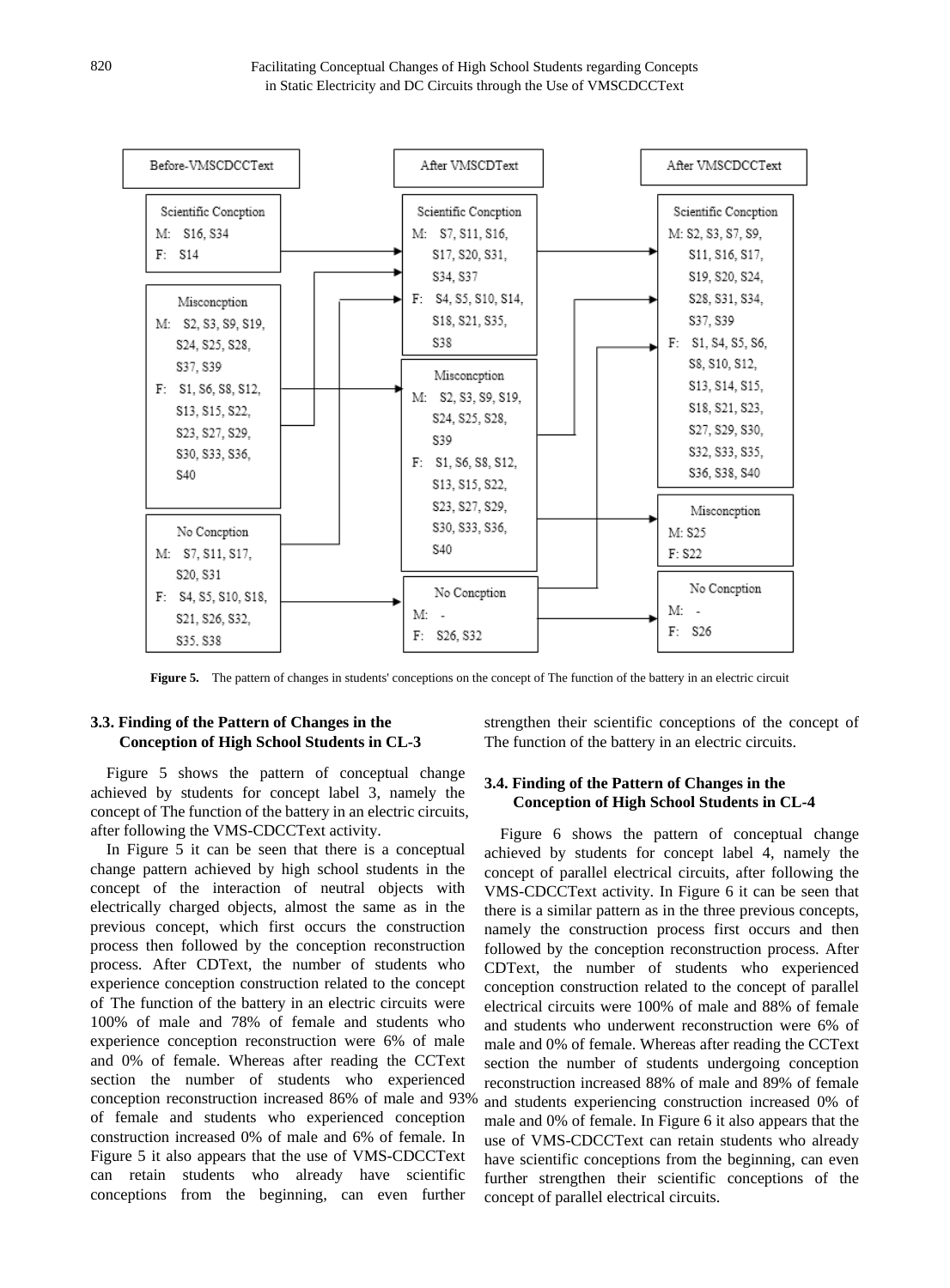

Figure 6. The pattern of students' conceptual changes to the concept of parallel electrical circuits

## **4. Conclusions**

Based on the research data, it can be concluded that utilization of the VMS-CDCCText has a high effectiveness in facilitating the attainment of conceptual changes in construction and reconstruction types that lead to ownership of scientific conceptions. There is no gender bias in conceptual changes achieved by high school students as a result of using VMS-CDCCText. The high effectiveness of the use of VMS-CDCCText in facilitating conceptual changes in high school students is supported by the existence of the CDText and CCText part of the text structure which can simultaneously facilitate students who do not have an initial conception and who have misconceptions to achieve scientific conceptions. In addition, the effectiveness of VMS-CDCCText is also supported by the use of visual multimedia in some parts of the text that can be modeling microscopic phenomena into as if macroscopic phenomena that can be observed by students, so that the explanations given in the text can be more easily understood by students.

## **Acknowledgments**

Thanks to *Direktorat Riset dan Pengabdian Masyarakat,*

*Direktorat Jenderal Penguatan Riset dan Pengembangan Kementerian Riset, Teknologi, dan Pendidikan Tinggi Republik Indonesia* for the support through the *hibah PTUPT*.

#### **REFERENCES**

- [1] Wang, T. & Andre, T. Conceptual change text versus traditional text and application questions versus no question in learning about electricity. Contemporary Educational Psychology, Vol. 16, 103-116.
- [2] Sahin, C., Ipek, H., Cepni, S. Computer supported conceptual change text: Fluid pressure, Procedia Social and Behavioral Sciences, Vol. 2, 922–927.
- [3] Suhandi, A., Hermita, N., Samsudin, A., Maftuh, B., Costu, B. Effectiveness of Visual Multimedia Supported Conceptual Change Texts on Overcoming Students' Misconception About Boiling Concept, The Turkish Online Journal of Educational Technology, Special Issue for INTE 2017.
- [4] Aslan, A., Demircioğlu, G. The effect of video-assisted conceptual change texts on 12th grade students' alternative conceptions: The gas concept, Procedia - Social and Behavioral Sciences, Vol. 116, 3115 – 3119.